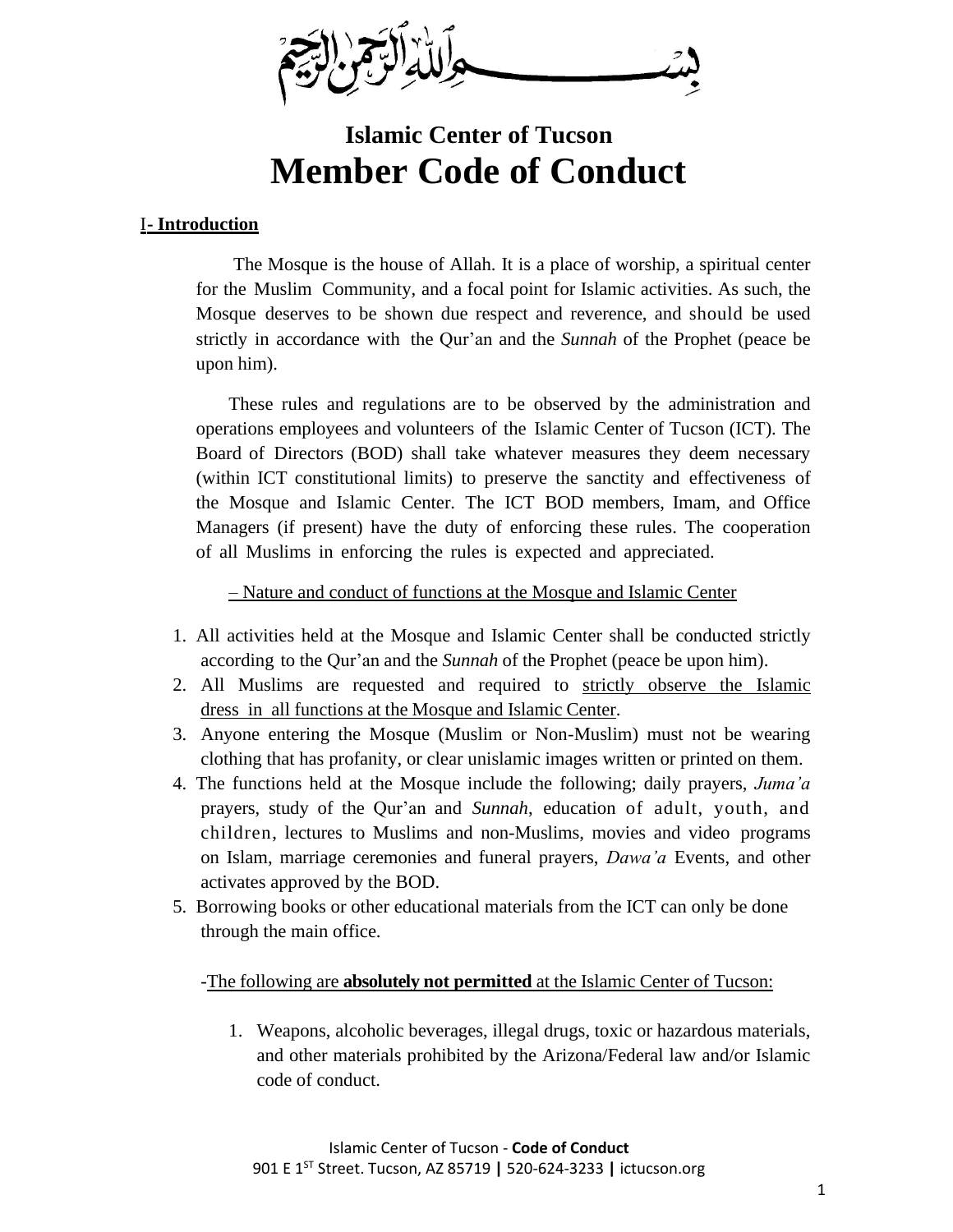- 2. Interaction with the speaker during the Friday sermon.
- 3. Photography, motion pictures, or audio/video recording of the women's section of the ICT. (Men's section is allowed with explicit permission)
- 4. Personal parties with selective guests
- 5. Admittance of animals or pets
- 6. Political campaigns
- 7. Yelling, cursing, and/or ill accusations (any language)
- 8. Panhandling inside or outside the ICT.
- 9. Solicitation of any kind at the ICT property for any purpose,
- 10.Campaigning for a political candidate.
- 11.Fighting or Shouting of any kind, inside or outside the building, regardless of cause
- 12.Social and other functions that are limited to a national or a racial Muslim sub-group. (Must be open to all Muslims in the Community).

-The following activities are not permitted at the Islamic Center **without prior consent**:

1. Collecting funds/items for charity of any kind

2. Giving any speech or making any announcement (on or off the microphone)

- 3. Selling any items (including food) inside or outside the ICT
- 4. Moving furniture, microphones or any equipment
- 5. Cooking of meals in the kitchen.

6. Spending the night in the ICT. Traveling *Dawa'a* group must give notice prior to their arrival and sign permission slip upon their arrival (2 nights max stay; see full Traveling *Dawa'a* group rules in the ICT office).

Borrowing books or other educational materials from the ICT can only be done through the main office.

No long-distance phone calls are allowed from the Mosque and Islamic Center, and no collect calls shall be accepted.

Any damage, however small, caused by any individual Muslim, his family, or his guests shall be fixed at the expense of that individual.

### II **– Respect and Reverence for the Mosque:**

- 1. The following rules should be observed while in the Mosque area:
	- a. When entering the Mosque, one should place the right foot first, and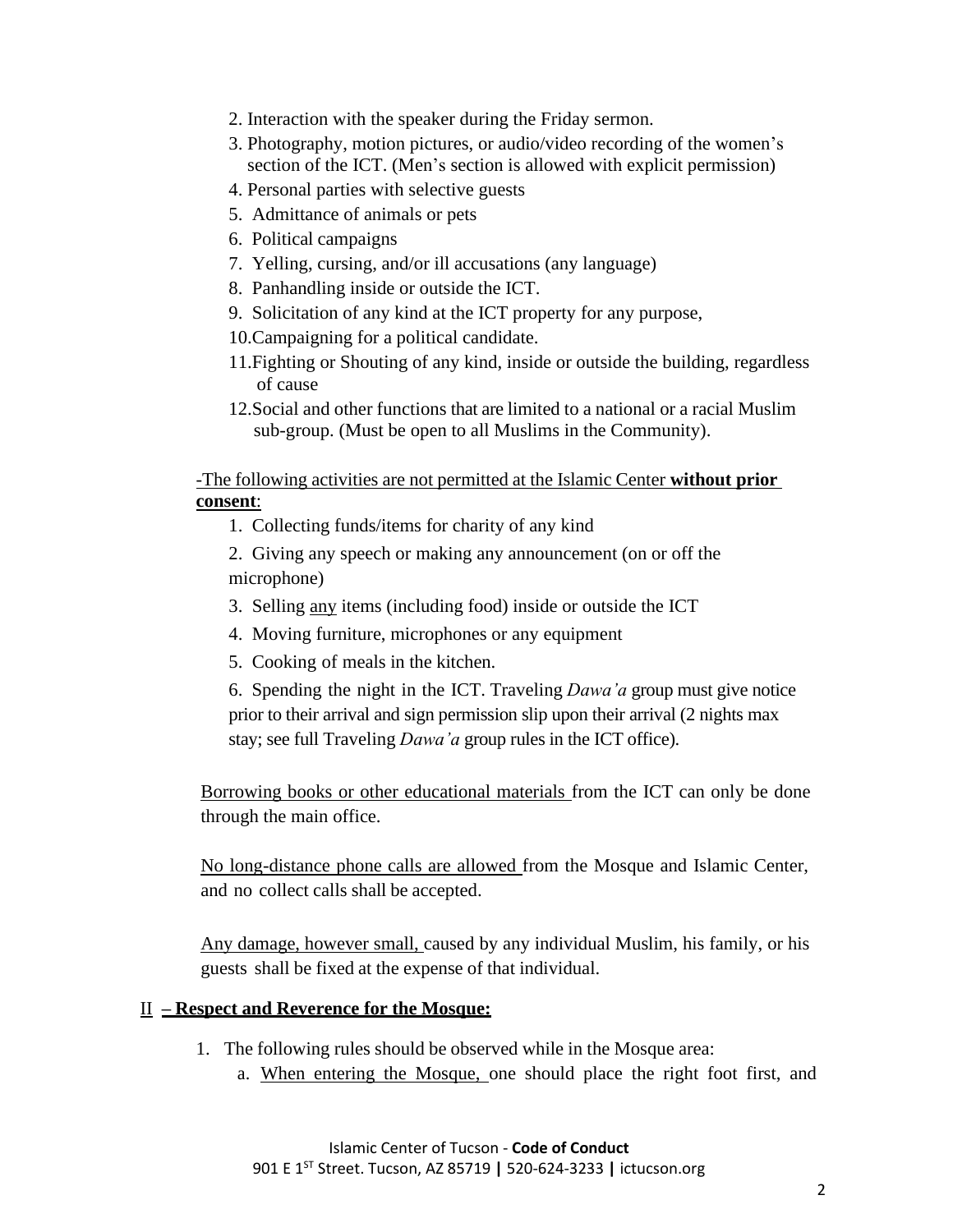after invoking Allah's blessing for the Holy Prophet, should say

> الله، اللَّهُمَّ افْتَحْ لي أَبْوابَ رَحْمَتـلِك َ ءَ<br>ثم ر<br>په ٳ

"O *Allah! Open for me the doors of Your mercy"* (Muslim)

- b. After entering the Mosque, one should, first of all, greet the Mosque with two *raka'as* of *Nafl*. The Prophet (PBUH) said: "*W h e n any of you enters a Mosque, he should not sit till he has observed two raka'as of prayer*" (Bukhari, Muslim).
- c. One should sit with perfect calmness, humility and dignity. He/she should abstain from making noise, laughter, passing comments of worldly matters, and indulging in trade and business. Allah says in the Holy Qur'an:

وَأَنَّ الْمَسَاجِدَ لِلَّهِ فَلَا تَدْعُوا مَعَ اللَّهِ أَحَدًا

## *"And the places of worship are for Allah (alone), so invoke not any one along with Allah"*

The Prophet (PBUH) said:

"*A time will come when people will indulge in mere worldly matters w hile sitting in the Mosque; you should not join them, because the prayers of such people will not be acceptable to Allah*."

- d. One should enter the Mosque humbly and sit wherever one finds a place; it is undesirable to go to the front by jumping over the shoulders of others. It is also undesirable to run in the Mosque in order to join the *Jama'a*. One must walk humbly and in a dignified manner. The Prophet (PBUH) said: "You should adopt perfect calmness and tranquility in the Mosque".
- *e.* One should avoid coming to the Mosque carrying or having eaten something which gives unpleasant smell. The Prophet (PBUH) said: *"Do not come to our Mosque with mouths smelling of garlic or onion, for anything which disturbs human beings, disturb the angels, too".*
- f. One should avoid coming to the Mosque in dusty or muddy clothes. Allah says in the Holy Qur'an: *"O children of Adam! Wear your beautiful apparel at every time and place of prayers".*
- 2. The Muslims residing in the local area are expected to:
	- a. To keep the Mosque absolutely clean and neat at all times and also perfumed, if possible, for according to the Prophet (PBUH), looking after the Mosque well, sweeping and keeping it clean and free of all sorts of dirt, and perfuming it especially on Fridays, entitles one to enter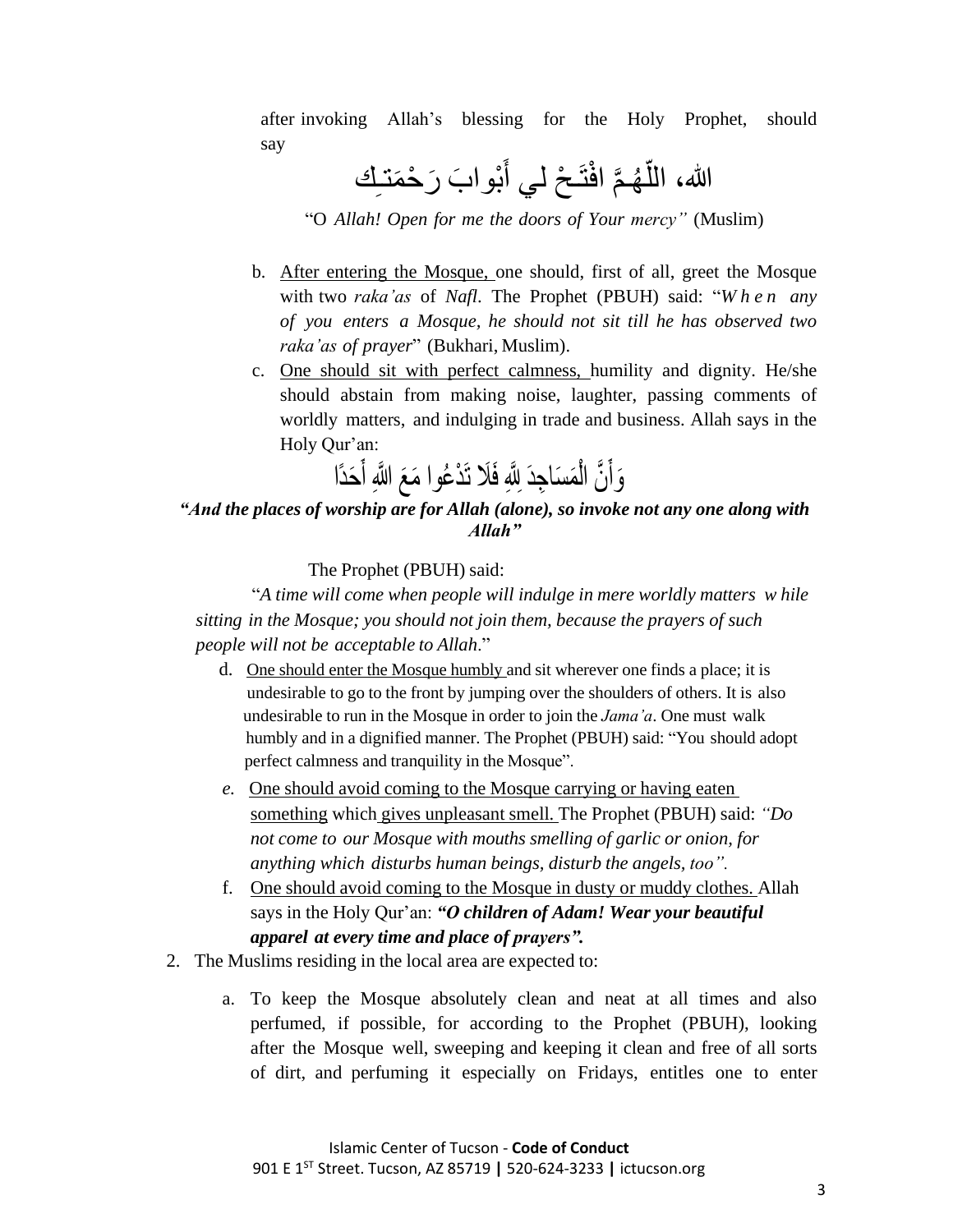Paradise. Then he said: *"Sweeping the Mosque clean of dust and dirt is indeed arranging for dowry of the black-eye houri."* (Tabarani)

Abu Hurairah reported that a woman who used to sweep the Holy Prophet's Mosque died suddenly. The people did not care much for her and buried her without informing the Holy Prophet. When the Holy Prophet came to know of this, he said: *Why did you not inform me?* And prayed for her forgiveness, and remarked: *"The best deed of this woman was that she swept the Mosque". (Bukhari, Muslim. Ibn Majah)*

- b. To have deep love and natural inclination for the Mosque, and to attend the Mosque zealously at every prayer time, whenever possible. The Prophet (PBUH) said: "*On the dreadful Day of Resurrection, when there will be no shade except under the Divine Throne, seven groups of people will be provided a place thereunder: one group will be those people whose hearts were much inclined for prostration (in the Mosque)." (Bukhari)*
- c. And he said: "*Allah arranges a guest's reception for those people who regularly visit the Mosque in the morning and in the evening" (Bukhari, Muslim)*

And he said:*"For the person who goes to pray in the Mosque after performing Wudu well at home, Allah feels as much overjoyed on his reaching the Mosque as the people of the house do on the return home of a traveler". (Ibn Khazaimah)*

And he said: *"The people who visit the Mosque in the darkness of night and early dawn, will be accompanied by perfect light on the Day of Rising". (Tabarani)*

According to Sa'id bin al-Musayyad, the Holy Prophet said: *"The person who performed his Wudu well and left his house for the Mosque, whether it is near or far from his house, gets a reward on each right step and is forgiven a sin on each left step taken forward. Then after coming to the Mosque if he completed his prayer with the congregation, or if he joined late and completed his prayer independently, or if he missed the congregation altogether and completed his prayer individually, in the Mosque, he is in each case entitled to full rewards from Allah".*

3. On leaving the Mosque, one should step out on the left foot and should humbly say:

اللهم انى اسالك من فضلك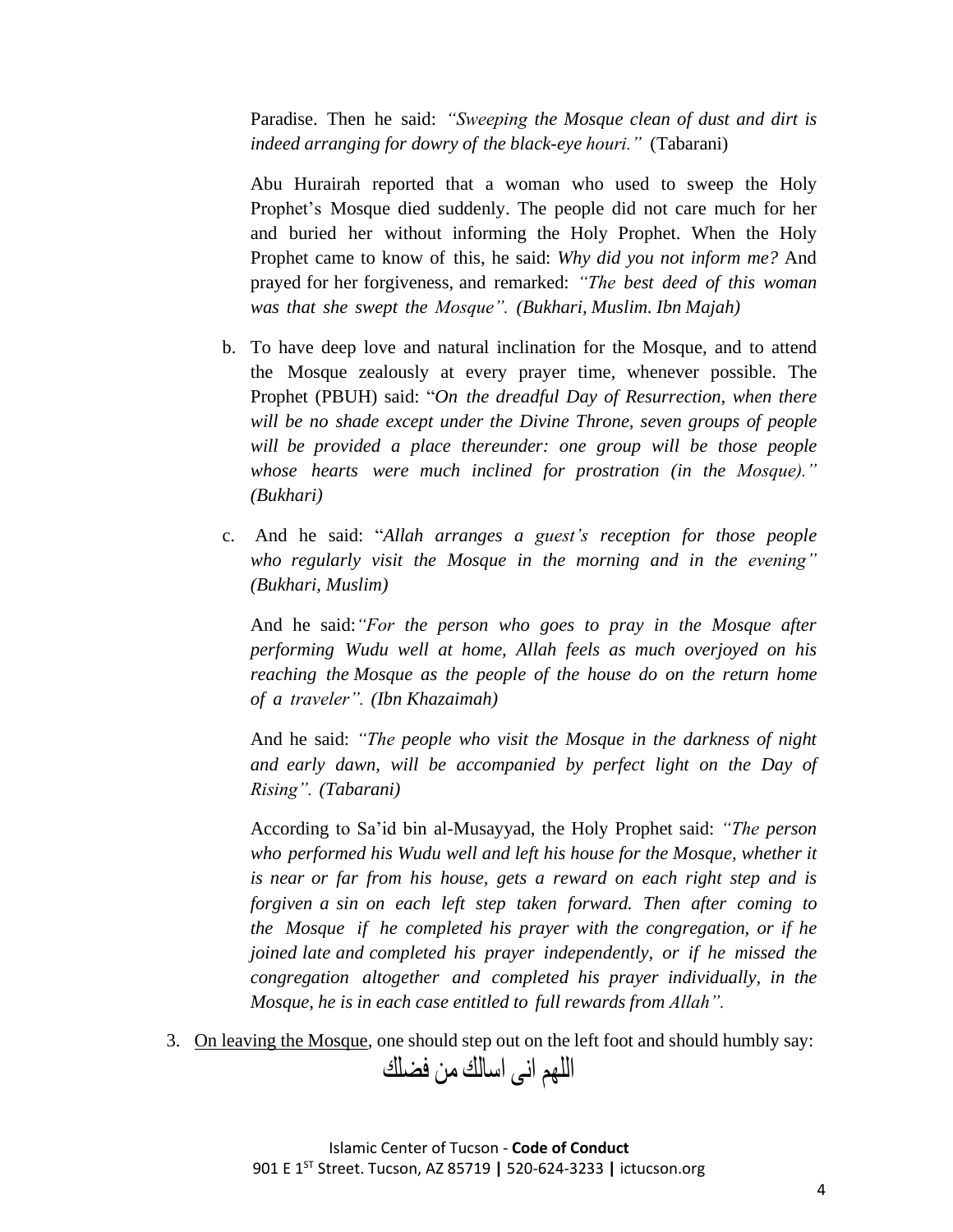*"O Allah, I beg You for Your Bounty, Grace, and Mercy"*

- 4. The following individuals are forbidden **from sitting** on the carpets in the Mosque area;
	- a. An individual in an unclean state.
	- b. Babies, who might violate the sanctity of the Mosque by urinating, passing stool,spitting, etc.
- 5. The following individuals are forbidden from entering the ICT;
	- a. An individuals who possess a clear threat to others
	- b. An individual spreading violent messages to community members
- 6. The following actions are not permitted in the Mosque:
	- a. Passing through the Mosque carelessly spilling items and bumping into other people.
	- **b.** Raising one's voice, other than for Allah's glorification, prayers, Athan and recitation of Qur'an.

#### **III - Safety, security and other rules:**

.To insure the safety of the community and the security of the Mosque and Islamic Center, the following rules will be strictly enforced:

- a. No one should change any of the A/C thermostats in ICT. If the temperature is uncomfortable, one of the Office Managers should be contacted to change it.
- b. No one should be present in Mosque and Islamic Center between 12:00 am and *Fajr* time, without explicit permission from the ICT administration, and a valid reason to be there. (This rule excludes Ramadan)
- c. No one should give approval *to Jamaat Al-Da'awa* to spend the night in the ICT, without the approval of the BOD or Office Managers.
- d. No children should be alone at any time in the Mosque and Islamic Center. Children should always be accompanied by parents or guardians who assumes responsibility for him/her
- e. Persons giving a ride for other persons to the ICT, should not leave the other persons in ICT, without making arrangements for taking them back.
- f. Anyone who wants to donate clothes or other materials to the needy should ask the Administration of the ICT. Also, no one should pick up any donated item without checking with the Administration of the ICT, unless it is explicitly announced that it is permissible to do so.

**No one should go park in the neighbor's land** (Chase Bank, High Rise buildings, West Alley). Parking is ONLY allowed in the ICT parking lot